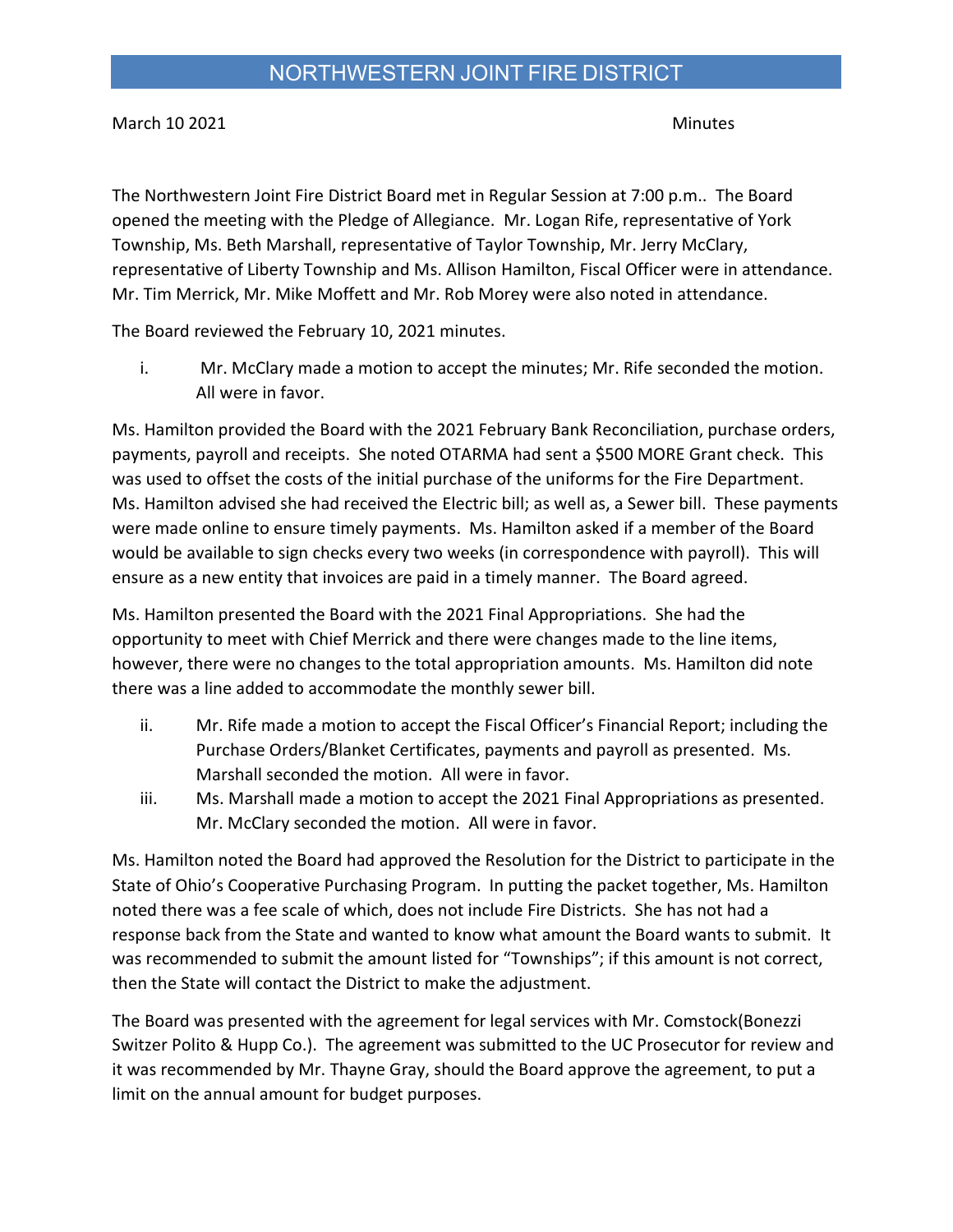## NORTHWESTERN JOINT FIRE DISTRICT

iv. Mr. Rife made a motion, with a second by Ms. Marshall to accept the agreement for legal services with Mr. Comstock (Bonezzi Switzer Polito & Hupp Co.) with a limit not to exceed \$7500. All were in favor.

Mr. Rife made a motion to go into executive session to discuss the Fire Chief compensation and benefit package. Mr. McClary seconded the motion. The Board entered into executive session at 7:45 p.m..

Mr. Rife made a motion to exit executive session and resume the regular meeting. Mr. McClary seconded the motion. The Board reconvened regular session at 8:04 p.m..

v. Mr. Rife made a motion that the Northwestern Joint Fire District Board of Trustees pick up 100% of Chief Merrick's employee OP&F contributions as outlined and in accordance in the 02-2021 Resolution and in accordance with Section 742.21 of the Ohio Revised Code. Mr. McClary seconded the motion. All were in favor.

## 02-2021 RESOLUTION OF THE NORTHWESTERN JOINT FIRE DISTRICT BOARD OF TRUSTEES OF UNION COUNTY, OHIO

The Northwestern Joint Fire District Board of Trustees of Union County, Ohio met at a duly called and authorized meeting of the Northwestern Joint Fire District on the date set forth below, such meeting being duly called pursuant to a notice stating the time, place and purpose of the meeting received by all Northwestern Joint Fire District members, and the following resolutions were made, seconded, and adopted by those present at the meeting.

WHEREAS, the FIRE CHIEF of Northwestern Joint Fire Department participate in the Ohio Police & Fire Pension Fund;

WHEREAS, employers may pay all or a part of the mandatory employee contributions for the FIRE CHIEF participating in the Ohio Police & Fire Pension Fund;

WHEREAS, The Northwestern Joint Fire District Board of Trustees desires to pick–up all (100%) of the percent of 12.25 mandatory contributions required to be paid under Section 742.31 of the Ohio Revised Code for the FIRE CHIEF of Northwestern Joint Fire Department, who is a member of the Ohio Police & Fire Pension Fund;

NOW,THEREFORE, BE IT RESOLVED, that effective as of March 14, 2021, the

The Northwestern Joint Fire District desire to pick–up all of the percent of 12.25 mandatory contributions by the FIRE CHIEF who is a member of the Ohio Police & Fire Pension Fund by paying the contributions on behalf of the FIRE CHIEF. No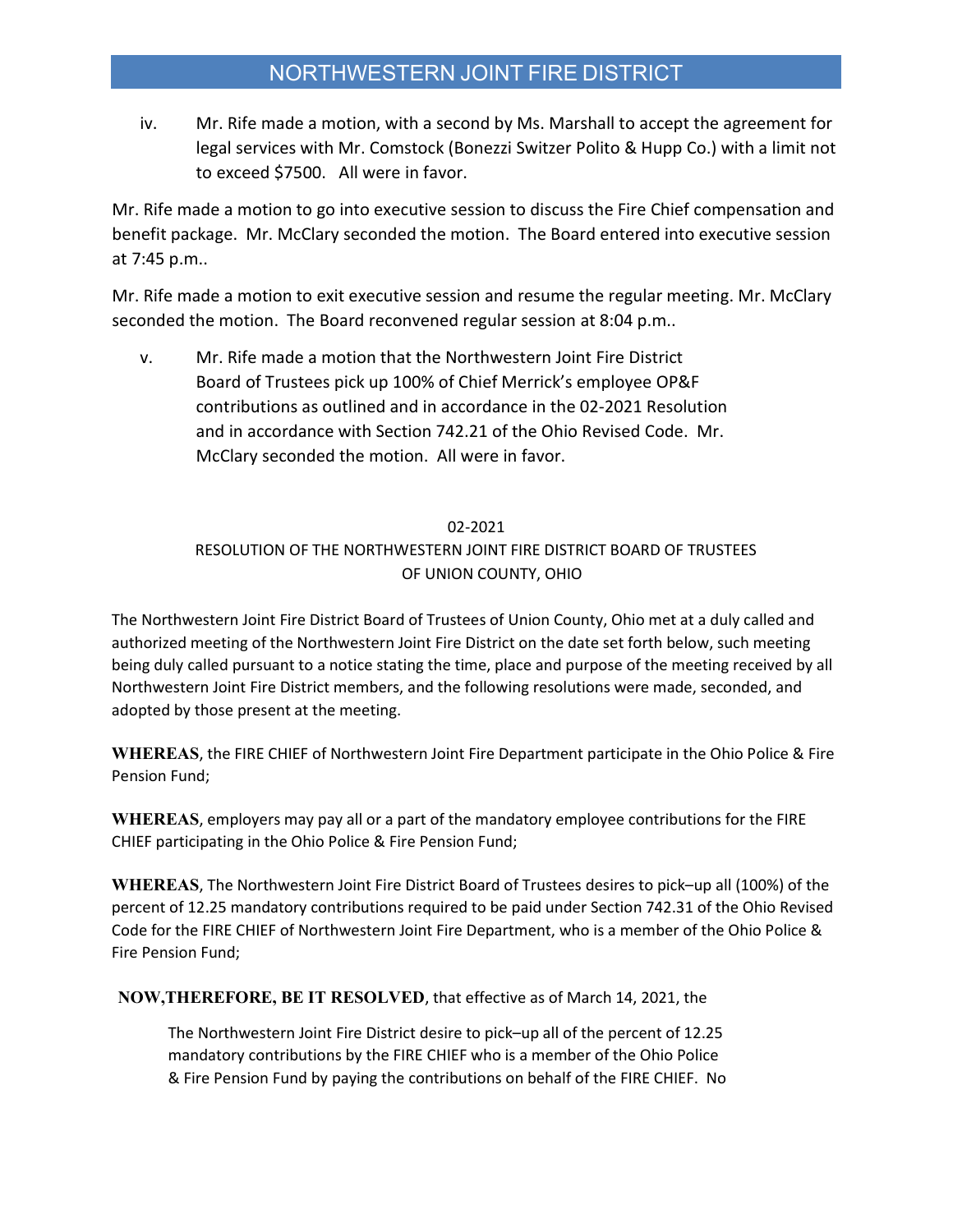contributions prior to the Northwestern Joint Fire District Board of Trustees action shall be picked–up.

BE IT FURTHER RESOLVED, that said picked up contributions paid by the employer, even though designated as employee contributions for state law purposes, are being paid by the Northwestern Joint Fire District Board of Trustees in lieu of said contributions by the FIRE CHIEF;

BE IT FURTHER RESOLVED, that said picked up contributions will not be included in the gross income of the employees for tax reporting purposes, that is, for federal or state income tax withholding taxes, until distributed from the Ohio Police and Fire Pension Fund.

BE IT FURTHER RESOLVED, that said picked up contributions will be included in the gross income of the FIRE CHIEF, for employment tax purposes, as the contributions are made to the Ohio Police and Fire Pension Fund; and

BE IT FURTHER RESOLVED, that said FIRE CHIEF shall not be entitled to any option of choosing to receive the contributed amounts directly instead of having them paid by the Northwestern Joint Fire District to the Ohio Police and Fire Pension Fund. Dated this 10th day of March, 2021.

Chief Merrick, presented the Board with the Fire Department's monthly statistics and activities for February. He noted shifts during the month of February were 84% filled. He pointed out \$1100 was spent on POC(paid on call); this shows the Department was busy and relied on POC members.

vi. Mr. Rife made a motion to approve Mr. Tim Hines as a member of the Northwestern Joint Fire Department; with a second from Mr. McClary.

Mr. Hines will start once his physical and background check is completed.

In Chief Merrick's report, it was noted that FLSA of 106 hours was in place.

Other highlights of the monthly report; the Fire Department members logged in 70 hours of training, vendor accounts are continuing to be established or transferred from Liberty Township, recognizing a system for awards and accommodations, continue working with Medicount for EMS billing and establishing job performance plans.

Chief Merrick pointed out that just for the fact the District has formed the ISO rating has went from a 10 to a 9. District residents should check with their insurance agencies to see if ISO ratings are used to calculate their premiums. He will continue to pursue an even lower rating.

The Fire Department was contacted about a potential donation of a house for fire training. Although it didn't seem feasible to burn the house (due to location and situated near other structures) the house could still be used for other training components.